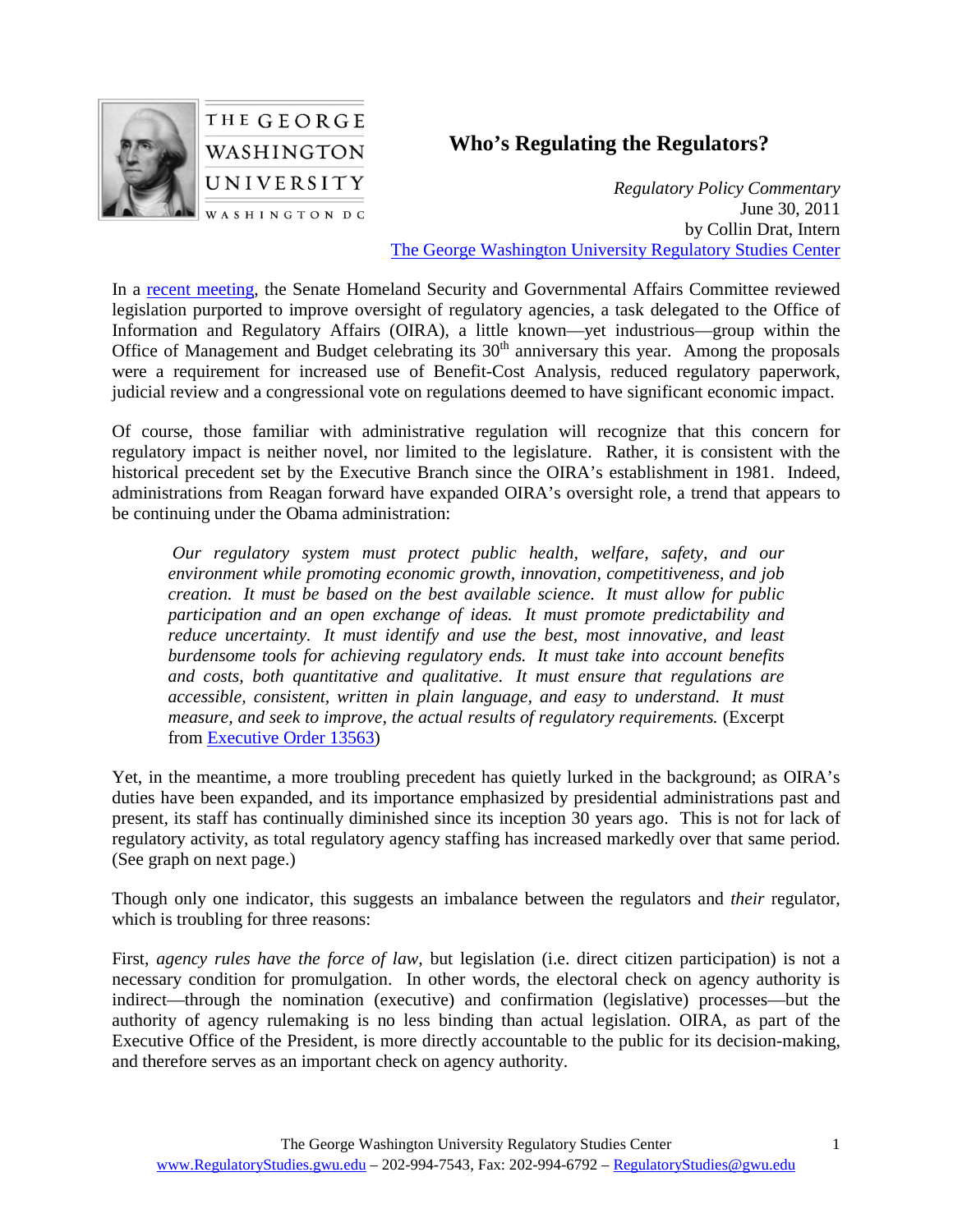Second, while many groups have a vested interest in agency rulemaking, *OIRA is the only Office directly charged with oversight*. The extent that their staff continues to shrink, and general regulatory activity continues to grow, calls into question their ability to effectively review regulations moving forward.

Finally, *recent legislation suggests OIRA's workload will only increase*. In particular, the passage of sweeping health reform legislation is likely to make heavy use of administrative regulation, increasing strain on an already shrinking OIRA staff. In addition, the regulatory reform legislation mentioned at the outset—while innocuous in intent—may have the opposite of its intended effect if it adds new tasks to the already burgeoning OIRA docket. In an Office where review time is already scarce, additional duties will be performed at the expense of existing ones, diminishing the utility of the legislation.



A few closing considerations:

First, while the impetus for regulatory reform legislation is well-founded, it should avoid confounding work already being done. Second, budget and staffing decisions should match the rhetoric expressed by both the executive and legislative branches. To the extent that oversight reduces the prospect of hasty regulation, increases in regulatory activity should merit increases in oversight staff.